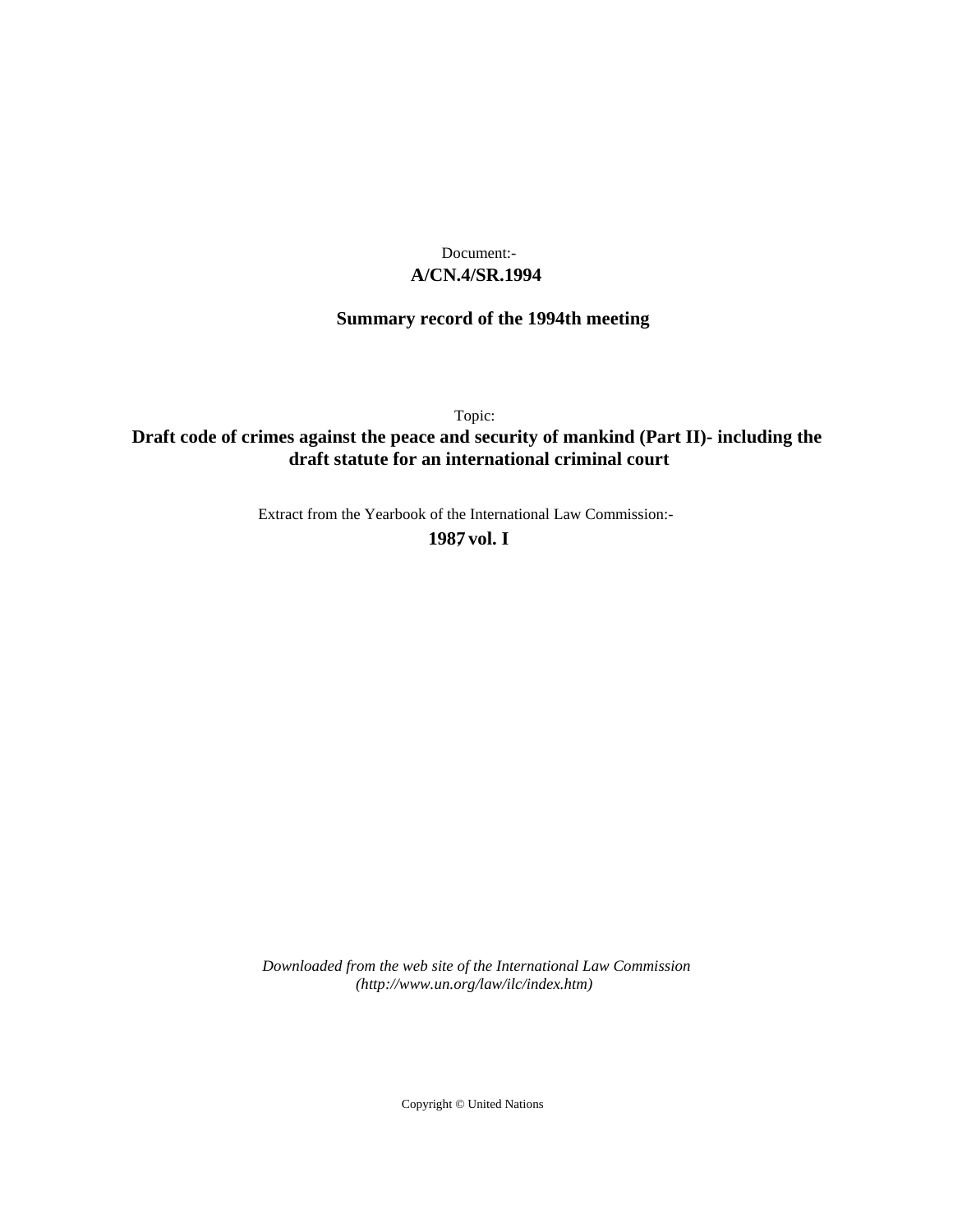51. The text of draft article 8, on non-retroactivity, should be no obstacle to the prevention and punishment of acts already characterized as offences against the peace and security of mankind under the terms of conventional or other rules of international law in force.

52. Draft articles 9 and 10 injected into the draft code principles of criminal law relating to quite different categories of crime, the automatic transposition of which into the code would undermine the raison d'être of the instrument being drawn up. Besides, those two draft articles conflicted directly with the useful provisions proposed by the Special Rapporteur for other articles. For instance, how could there be self-defence in the case of aggression, recourse to nuclear weapons or genocide? It seemed clear that the Commission should be guided in those instances by the Charter of the Niirnberg Tribunal, which the Special Rapporteur had followed in drafting article 11.

53. Mr. BEESLEY said that he had some general observations to make in the light of the interesting statements made by previous speakers on a topic that was generally admitted to be as difficult as it was important.

54. The problems involved were not only substantive, but also procedural, and the procedural problems had to be dealt with if the code was to achieve its intended purpose. The Commission had been instructed to build an edifice without knowing on what foundation. For instance, it was essential to determine whether the Commission was contemplating the establishment of an international criminal court or whether the application of the code was to be left to national courts. That fundamental question would have to be considered when examining every article of the draft code and might even be seen as a prior condition on which acceptance of the Commission's recommendations by Governments would depend.

55. The draft code was intended to apply to individuals, but the question whether its provisions would also apply to States was going to be left open; that would appear also to leave open the question whether the courts of one State would be able to find another State criminally responsible. The Commission must try to settle that question and submit its proposed solution to States: it would then be for Governments to decide whether the proposed solution was acceptable or not. Of course, that difficulty would be removed by the establishment of an international criminal court, but so far that was not being considered.

56. The problem of the application or implementation of the code also had a bearing on the question whether a relaxed approach could be adopted to the degree of specificity of the list of offences and of possible defences. It had to be borne in mind that marked differences existed between the various legal systems on points of criminal law: for example, the presumption of innocence was not accepted in the same way in all systems. Hence the Commission would have to call upon expertise in criminal law before it completed its task; otherwise, the final product might not be accepted.

57. Another problem was that of offences not committed deliberately, which would arise if it was intended that the draft code should cover acts committed by negligence or in error. The approach to that type of offence was not at all uniform in the various legal systems. Most of them drew a distinction between civil wrongs and criminal wrongs; some established a gradation, so that in grave cases a civil wrong could become a crime.

58. Turning to the notion of non-retroactivity, the usefulness of which was undeniable, he observed that there had been cases of international tribunals applying international criminal law retroactively. The problem therefore required a cautious approach.

59. The approach to extradition varied from one State to another, particularly as to the effect of nationality. National courts certainly could not be expected to apply the law uniformly in that matter.

60. The idea of making the list of offences nonexhaustive also raised some problems. Such a list could probably be applied by an international tribunal, but not by national courts. To give but one example, one man's freedom fighter was another man's terrorist. Such concepts as aggression and genocide overlapped with notions of human rights, the laws of war and humanitarian law. Hence the Commission would have to consider whether it was going to develop an umbrella convention, leaving the more specific points to specialized instruments. In such matters as human rights, outer space and the environment, the process of codification had begun with a declaration of principles, which had later developed into substantive law. But he did not believe that such an approach was suitable for offences against the peace and security of mankind.

61. It was necessary to decide whether it was intended that the code should be applied by an international tribunal or by national courts, for that choice would have an effect on the terms in which every single article was drafted.

*The meeting rose at 1 p.m.*

## **1994th MEETING**

*Friday, 8 May 1987, at 10 a.m.*

#### *Chairman:* Mr. Stephen C. McCAFFREY

*Present:* Prince Ajibola, Mr. Al-Khasawneh, Mr. Arangio-Ruiz, Mr. Barsegov, Mr. Beesley, Mr. Bennouna, Mr. Calero Rodrigues, Mr. Diaz Gonzalez, Mr. Eiriksson, Mr. Francis, Mr. Graefrath, Mr. Hayes, Mr. Illueca, Mr. Jacovides, Mr. Koroma, Mr. Mahiou, Mr. Njenga, Mr. Ogiso, Mr. Sreenivasa Rao, Mr. Razafindralambo, Mr. Reuter, Mr. Roucounas, Mr. Sepulveda Gutiérrez, Mr. Shi, Mr. Solari Tudela, Mr. Thiam, Mr. Tomuschat, Mr. Yankov.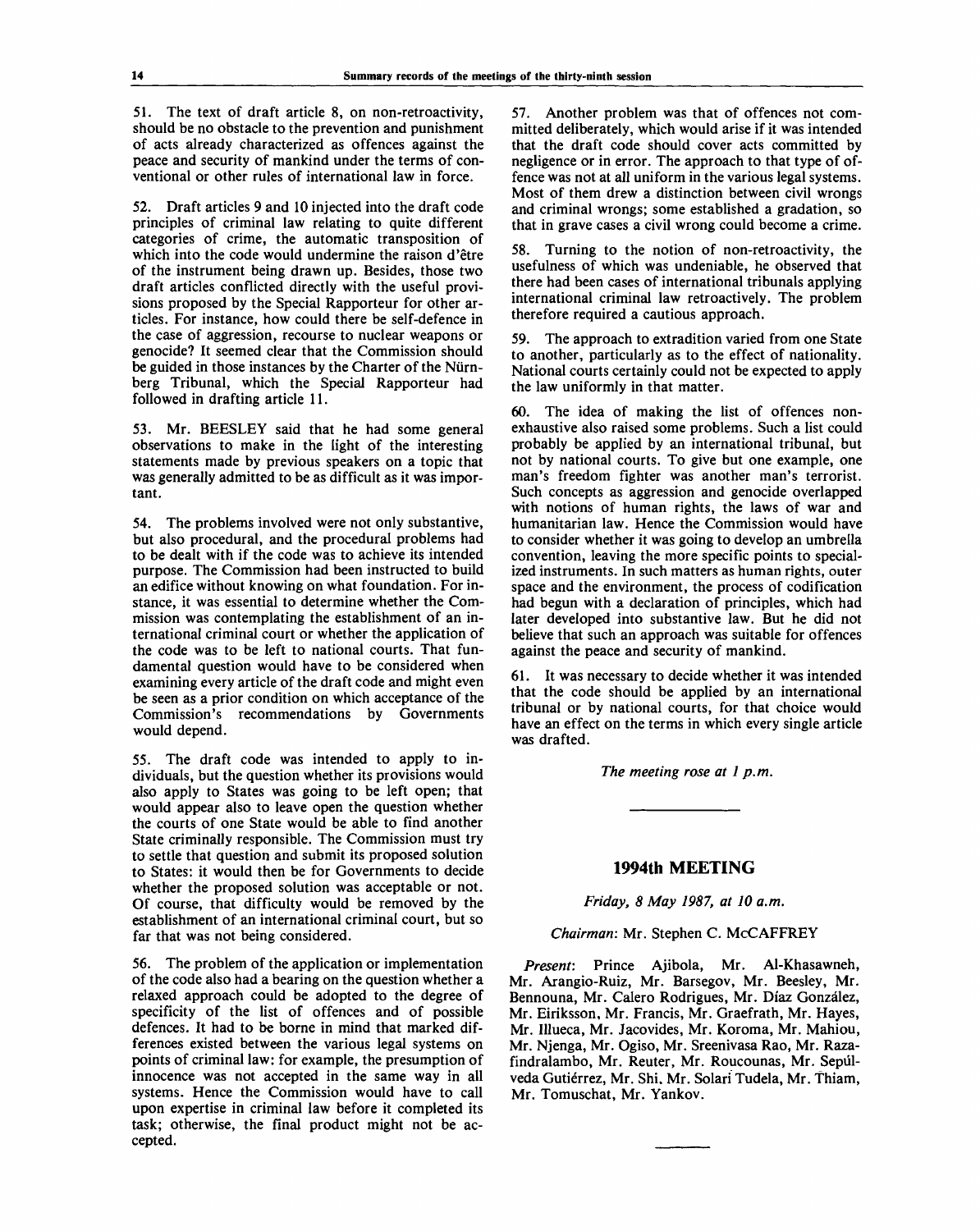**Draft Code of Offences against the Peace and Security of Mankind<sup>1</sup>**  *{continued)* **(A/CN.4/398,<sup>2</sup> A/CN.4/ 404,<sup>3</sup> A/CN.4/407 and Add.l and 2,<sup>4</sup> A/CN.4/** L.410, sect. E, ILC(XXXIX)/Conf.Room Doc.3 and **Add.l)**

## [Agenda item 5]

#### FIFTH REPORT OF THE SPECIAL RAPPORTEUR *{continued)*

ARTICLES 1 TO 11<sup>5</sup> (continued)

1. Mr. CALERO RODRIGUES said he regretted the fact that the unduly general term "offences" continued to be used in the English title and text of the draft code and suggested that it should be replaced by the term "crimes", as in the French and Spanish versions.

2. Noting that the draft articles submitted by the Special Rapporteur in his fifth report (A/CN.4/404) were presented under the heading "Chapter I. Introduction" and that that chapter was subdivided into two parts ("Definition and characterization" and "General principles"), he suggested that the draft should be rearranged in accordance with the usual practice, which was to divide drafts into parts and parts into chapters. He also saw no reason for separating articles 1 and 2 from the remaining articles and suggested that they should all come under a single heading, namely "General provisions".

3. Draft article 1 was quite satisfactory. Although it was not, strictly speaking, a definition, it did apply an objective criterion for determining what constituted a crime against the peace and security of mankind, as was done in criminal law.

4. Draft article 2 specified that the characterization of an act as an offence against the peace and security of mankind was independent of internal law, as was appropriate in a code that would become effective under an inter-State agreement. There was, however, no need for the second sentence.

5. Draft article 3, which defined the scope of the code *ratione personae,* now made it clear that the code would apply to "individuals". That removed any ambiguity to which the use of the term "person" in the former text might have given rise. It would have been ill-advised to extend the scope of the code to the criminal liability of States; moreover, historically, all the major trials held following the Second World War had been instituted against individuals. He nevertheless suggested that article 3 should contain a new paragraph 2 reproducing the text of draft article 11: "The official position of the perpetrator, and particularly the fact that he is a head of State or Government, does not relieve him of criminal responsibility." That provision had a logical place in an article entitled "Responsibility and penalty".

6. In draft article 4, which dealt with the very sensitive issue of a universal offence, the proposed new title should read: *Aut dedere aut judicare,* and not *Aut dedere aut punire.* Although a State had a duty to bring the individual in question to trial, it would have a duty to punish only if the individual was found guilty. Since objections had been raised to the use of a Latin title, the Drafting Committee might replace the title by a formula expressing the duty of States to try or to extradite the individual concerned.

7. The question of a universal offence also arose in connection with instruments such as the Convention against Torture and Other Cruel, Inhuman or Degrading Treatment or Punishment,<sup>6</sup> under which States parties had an obligation to legislate against torture. The draft code would contain provisions that would be directly applicable to individuals; hence the question of the body that would be responsible for its implementation. The best solution would naturally be to set up an international criminal jurisdiction for the purpose. However, since many Governments were unlikely to accept that solution, the only alternative was to leave implementation to national courts. The Special Rapporteur had not prejudged the issue. He himself considered that, if the draft code did not provide for an international jurisdiction, it would have to be determined which State's legal system would be competent.

8. With regard to the wording of draft article 4, he agreed with Mr. Reuter (1993rd meeting) that it was inaccurate to refer to a perpetrator "arrested" in the territory of a State. The provision was intended to apply to a perpetrator found in the territory of a State. If he was not already under arrest, it was the duty of the State to arrest him.

9. Extradition raised the problem of the prohibition of the extradition of nationals that was contained in the constitutions of certain countries. The establishment of an international criminal jurisdiction might obviate that problem and it would then not even be necessary to use the term "extradite".

10. He suggested that draft article 4 might be amended to read:

"Every State has the duty to take all the necessary measures to ensure that persons accused of crimes against the peace and security of mankind are brought before the judicial authority competent to try those crimes under the present Code."

11. As to draft article 5, which he found acceptable, he said that limitations in criminal law were related to the gravity of the offence. Since all crimes against the peace and security of mankind were extremely serious, statutory limitations should not be applicable to them. The argument that it might be difficult to bring a perpetrator to trial after many years should not affect that principle.

12. He had doubts about the long, non-exhaustive list of jurisdictional guarantees contained in draft article 6

<sup>1</sup> The draft code adopted by the Commission at its sixth session, in 1954 *(Yearbook . . . 1954,* vol. II, pp. 151-152, document A/2693, para. 54), is reproduced in *Yearbook . . . 1985,* vol. II (Part Two), p. 8, para. 18.

<sup>2</sup> Reproduced in *Yearbook . . . 1986,* vol. II (Part One).

<sup>3</sup> Reproduced in *Yearbook .* . . *1987,* vol. II (Part One).

<sup>4</sup>  *Ibid.*

<sup>5</sup> For the texts, see 1992nd meeting, para. 3.

<sup>6</sup> General Assembly resolution 39/46 of 10 December 1984, annex.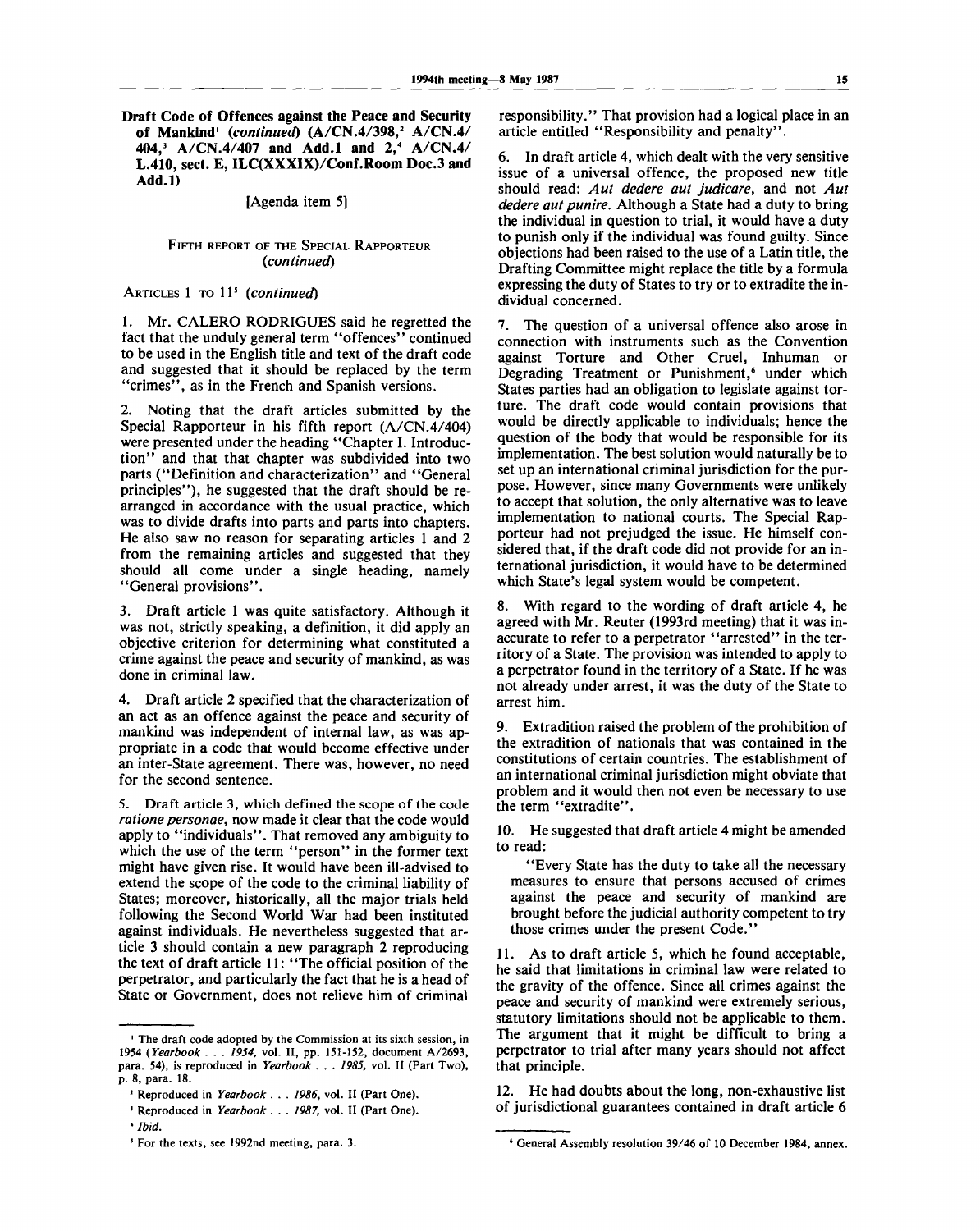and would prefer the former text, which merely affirmed the principle involved. By definition, trials would be held in accordance with procedural rules, which might be national or international. If such rules were to be international, they would have to be defined and it was at that stage that the various guarantees should be set out in detail.

13. He agreed with the principle embodied in draft article 7, but had some doubts about the way it was worded. Since the draft code was supposed to be autonomous and governed by international law, it was difficult to see how a trial could be prevented because a State had exercised its jurisdiction by applying its national law. The text of article 7 should be reworded to make it clear that it did not rule out the possibility of a second trial, only the duplication of sentences. A person who had already served a term of imprisonment for a crime would be entitled to have the time served deducted from the new sentence. That was the system provided for under the Brazilian criminal code when an offender had already served a term of imprisonment abroad for the same offence, and he believed that that approach was also followed in other legal systems.

14. As to draft article 8, he agreed with paragraph 1, but had doubts about paragraph 2, which would allow trial and punishment for an act or omission which, at the time of commission, had been "criminal according to the general principles of law recognized by the community of nations". Punishment could be inflicted only for acts which were characterized as crimes by a specific instrument. The draft code was such an instrument and only the acts to which it referred could be made punishable. In that connection, it was worth recalling the criticisms levelled against the trials of major war criminals held following the Second World War.

With regard to draft article 9, he suggested that self-defence should be excluded from the list of exceptions to criminal responsibility. The Special Rapporteur had previously accepted self-defence as an excuse only in cases of aggression. He himself could not imagine self-defence as justifying any of the acts to be listed in the draft code.

16. If coercion was to be considered an exception, the perpetrator of the criminal act in question had to be able to show that he would have been in "grave, imminent and irremediable peril" if he had put up any resistance. Coercion might be combined with superior order. A simple order could, of course, not rule out responsibility, but if coercion had been applied to have an order obeyed, then it was coercion and not the order which could be invoked as a justification.

17. He was of the opinion that no reference should be made to state of necessity, only to *force majeure.* In every situation involving state of necessity, the individual always had a choice, but that was not true in the case *of force majeure.* Experience also showed that the concept of state of necessity could lead to abuses. Moreover, few national systems of criminal law recognized that concept.

18. The reference to error should include only errors of fact, not errors of law. The crimes to be defined in the draft code would invariably be very serious crimes for which no plea of error could be allowed.

19. He suggested that the list in draft article 9 should contain other exceptions relating to the age of the accused, insanity and related conditions. Should minors and insane or intoxicated persons be held criminally responsible? The matter had to be carefully considered.

20. He also believed that chapter I of the draft code should deal with attempt and complicity. In draft article 14 as submitted in his fourth report (A/CN.4/398, part V), the Special Rapporteur had treated those matters as "other offences". That position was untenable. Attempt was not a separate crime: it was the commencement of the execution of a crime; it was part of a crime. The question that arose was one of determining how much responsibility attached to the author of an attempt and how the penalty for the crime should be applied to him. As for complicity, the question was how to attribute responsibility to several persons for the same crime. In both cases, there was only one crime. Accordingly, the proper place for those questions was in the general provisions of part I, not in the part of the code which described specific crimes. Moreover, that was the approach adopted in many criminal codes. In the Italian penal code, for example, attempt was dealt with in article 56 and complicity in articles 110 *et seq.* of Book I, namely the general part of the code. A similar arrangement was adopted in the Brazilian, French, Mexican and Venezuelan codes, as well as in those of the German Democratic Republic and the Federal Republic of Germany.

Mr. Sreenivasa RAO said that the present topic had to be considered in the context of a predominantly State-oriented system in which international law and internal law influenced one another. The present State system did not allow the establishment of an international criminal jurisdiction that would be independent of States. The Commission should concentrate on the content of the code and on mechanisms for its implementation and decide on the format in which the code and its implementation should be presented.

22. The basic mechanism for the implementation of the code should be States and their judicial institutions, the important principle being the duty to try or to extradite. As to the content of the code, various types of conduct had already been recognized as crimes or offences against the peace and security of mankind and that list was based on a growing consensus derived from existing international treaties and conventions, General Assembly resolutions and the legislation of many countries. To that list must be added the serious offences which had recently been recognized as terroristic and which were regarded as non-political for the purposes of extradition.

23. States alone could be the mechanism for enforcing or implementing the code, since only they now had the necessary infrastructure: investigating agencies, means of gathering evidence and presenting it in court, and systems for trial and punishment. Once that was accepted, account had to be taken of the recent development of two principles. The first was that of territoriality, which did justice to the availability of evidence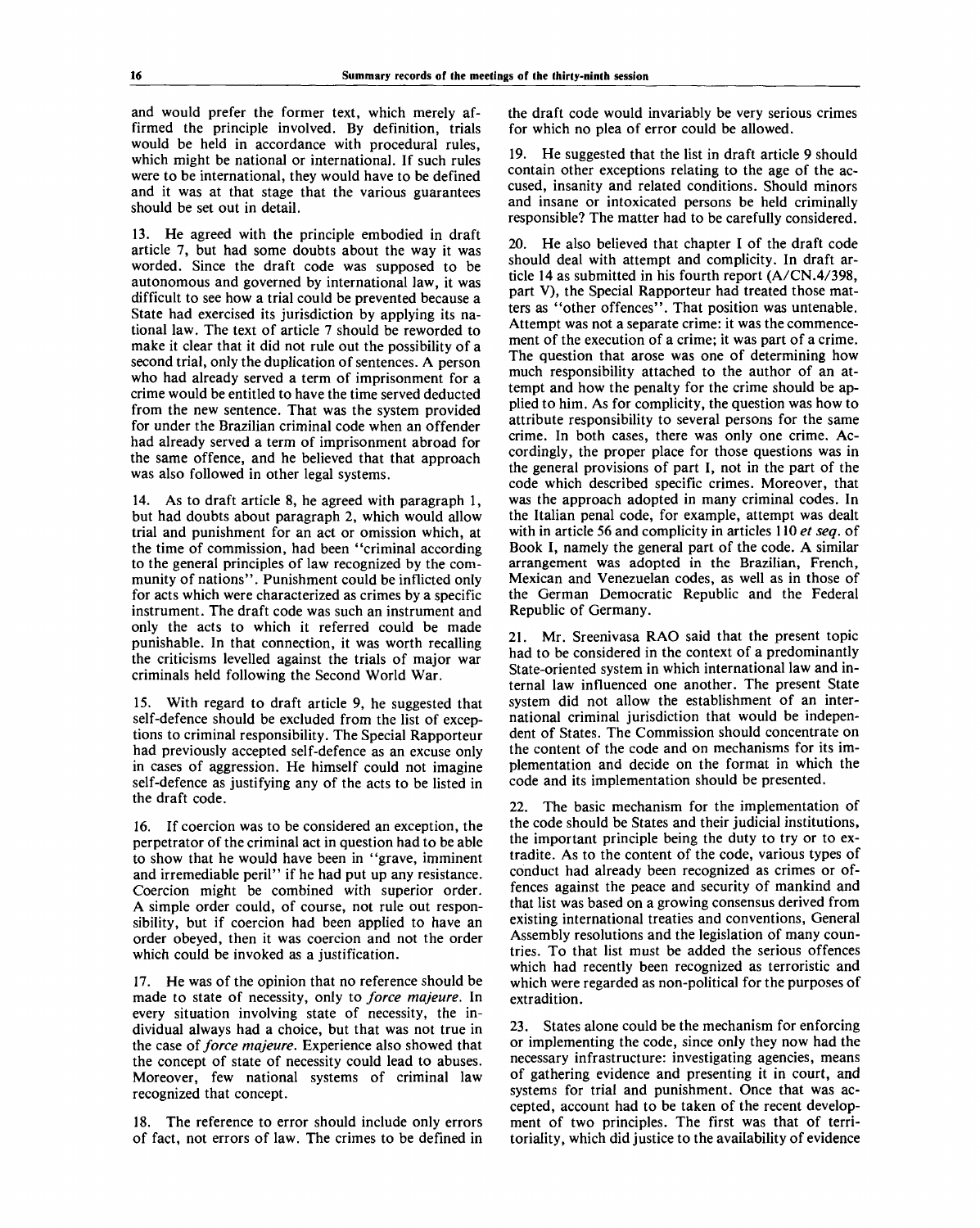and responded to the need to placate the outraged conscience of society. The second, namely the principle of "subjective-objective territoriality", was also known as the "principle of effect" and was an extension of the first. It came into play when an offender, using the territory of one State, affected—or intended to affect—the peace, good order and security of another State or States and their peoples. That doctrine of effect had recently been incorporated in an extradition treaty concluded by Canada and India.

24. The commentaries to the draft articles submitted by the Special Rapporteur in his fifth report (A/CN. 4/404) often gave a detailed account of doctrinal differences without attempting to reconcile them. He would have preferred the commentaries to contain a composite statement of the concepts involved in each article; if the Special Rapporteur had to describe conflicting points of view, he should at least try to reconcile them and indicate which one he preferred.

25. Draft articles 1 and 2 appeared to suffer from the need to reconcile conflicts between the international and internal systems of law. There was, however, no need for such conflicts to be reflected in the draft code. Those two draft articles and the commentaries thereto should be re-examined from the point of view of the harmonization of the two systems of law. As to draft article 2, the principle of the avoidance of double jeopardy, which was a cardinal principle of criminal justice, had to be respected as fully as possible.

26. With regard to draft article 4, the concept of universal jurisdiction included in the former text should be retained and mentioned either in the title or in the body of the new text. The need to give priority in appropriate cases to extradition rather than the duty to try an offender, particularly where the principle of effect became relevant, should also be emphasized. Paragraph (3) of the commentary referred to the difficulty of securing extradition, especially when offences were politically motivated. That difficulty could, however, be overcome if, as had been suggested, the political plea were disallowed in the case of offences covered by the code. He also considered that the Special Rapporteur should develop the theme of the last sentence of paragraph (4) of the commentary and wholeheartedly endorsed the last sentence of paragraph (5). A number of treaties on the suppression of terrorism were being negotiated and that indicated a willingness on the part of States to surrender criminals where offences against the peace and security of mankind were involved. He noted that, in paragraph (6) of the commentary, the Special Rapporteur had asked whether the international community was ready for an international criminal jurisdiction. That question showed that he realized that the international community was not ready for such a jurisdiction. There was therefore no dichotomy or conflict in conception and international law would be implemented through internal and internationally agreed mechanisms.

27. Draft article 5 stated a very important principle and, while the common law knew no such limitations for crimes other than the natural limitations imposed by the need to secure reliable evidence, he fully endorsed that principle, which had its place in the code. It was immaterial, in his view, whether a substantive or a procedural rule was involved and there was no need to address that issue, as the Special Rapporteur had done in paragraph (1) of the commentary. If, as he assumed, the first sentence of paragraph (4) of the commentary meant that, for the purposes of the code, war crimes and crimes against humanity were the same, that point should be brought out more clearly.

28. In draft article 6, he would prefer the expression "with regard to the law and the facts", in the introductory clause, to be replaced by "with regard to due process of law", which was a well-known legal concept, at least in common law. He also noted that, while the Special Rapporteur had identified a number of the basic principles involved, he had not mentioned that of the burden of proof borne by the prosecution.

29. The principle *non bis in idem,* laid down in draft article 7, should be given more detailed consideration.

30. Draft article 8 likewise stated an important principle, which involved the concepts of fairness and moral culpability. If an act deemed to be an offence at a particular time had been committed wilfully and with intent, it became a crime punishable by law. In the absence of consensus on the moral culpability of conduct prior to the enactment of the code, retroactivity would of course not apply.

31. Draft article 9 required careful examination. He rejected self-defence as a proper exception to the application of the code, but considered that coercion and *force majeure,* both of which concerned the establishment of *mens rea,* could be included, as could error of law and error of fact. The reference to moral choice in the exception relating to the order of a Government or of a superior should, however, be deleted, without prejudice to the basic concept of moral culpability, which formed the very foundation of criminal law and the establishment of criminal intent.

32. Draft article 10 should also refer to the wellknown concepts of "actual knowledge", "constructive knowledge" and "contributory negligence". Lastly, draft article 11 had a place in the code.

33. Mr. FRANCIS said that he would favour a parallel jurisdiction under the code, rather than an exclusively national or international jurisdiction. In that way, both institutions—a national tribunal and some kind of international tribunal—would bear the burden of enforcing the code. He also considered that, if the code was to have teeth, there should be no derogation from the principles it embodied. He agreed on the need to avoid any possibility of double jeopardy. It had, however, rightly been said that, if an accused had been tried for murder under national law, that should not preclude his trial for another offence, so far as its characterization under the code was concerned, arising out of the same incident. The validity of that proposition was borne out by the 1949 Geneva Conventions.<sup>7</sup>

34. One of the difficulties with which the Commission was faced stemmed from the fact that it had not yet

<sup>7</sup> Geneva Conventions of 12 August 1949 for the Protection of War Victims (United Nations, *Treaty Series,* vol. 75).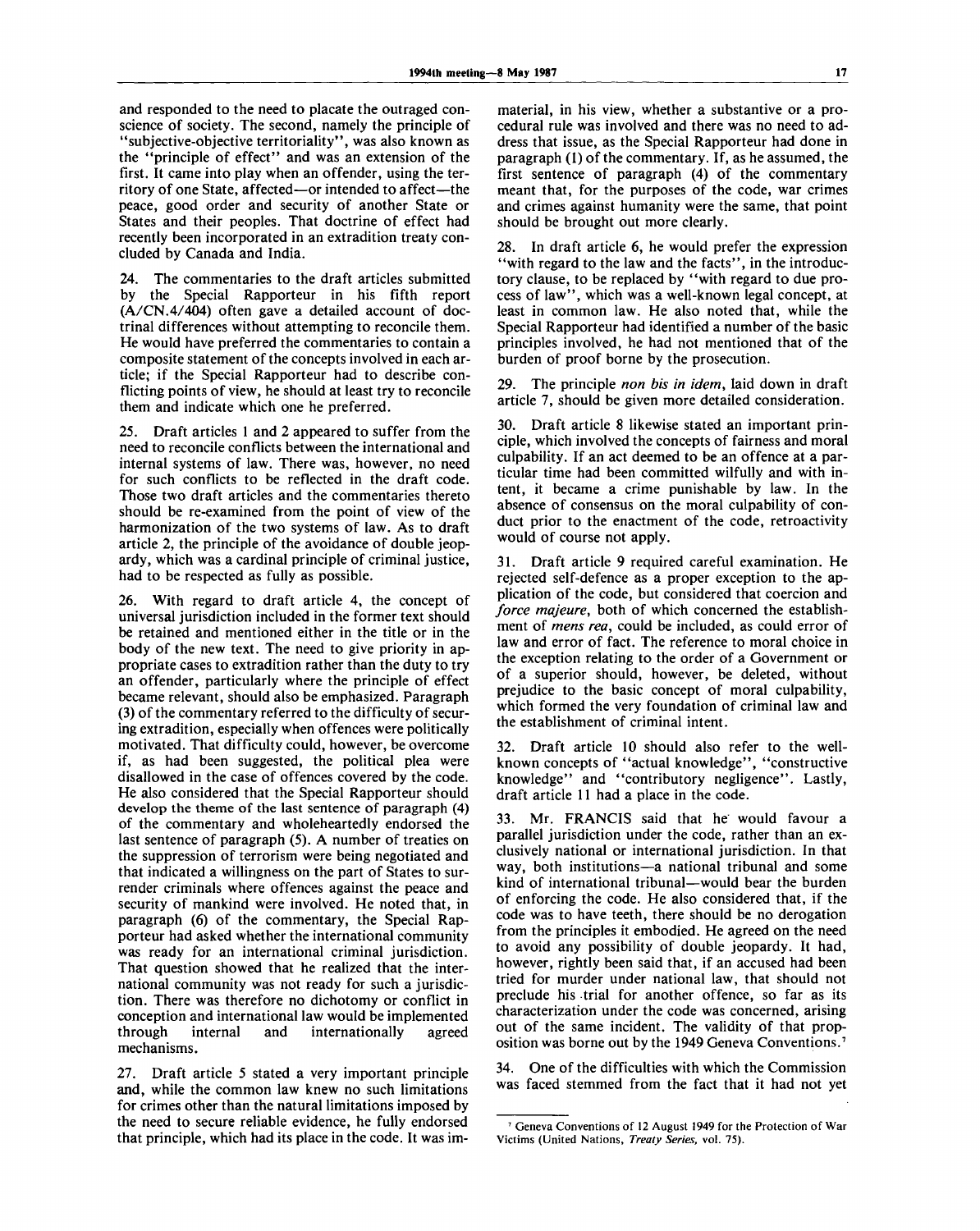been decided whether the code would be applicable to States and whether, for example, the courts of one State could attribute liability to another State. If, however, the code were to apply solely to individuals, what would be the position if a head of State were brought to justice under the code as an individual? Perhaps the objectives of the code would be better served if the individual in question were not tried in his own country, where the offence had presumably been committed. It required no stretch of the imagination to foresee what would happen if a South African head of State were brought before his country's courts for acts arising out of the situation prevailing there at present.

35. It had been suggested that the international community was not ready for an international criminal jurisdiction. Such a jurisdiction did not, however, have to be a permanent one. A possible solution would be to establish *ad hoc* tribunals, thereby avoiding expenditure for permanent staff. He had in mind, for example, some arrangement along the lines provided for in article VI of the Convention on the Prevention and Punishment of the Crime of Genocide.

36. It had also been suggested that the Commission could confine itself to producing an exhaustive list of offences against the peace and security of mankind and then leave the matter to national courts. In his view, however, it was essential not to foreclose the role of the Security Council, which should be free, in the same way as for the Definition of Aggression,<sup>®</sup> to determine whether acts other than those specified in the code constituted offences against the peace and security of mankind.

37. Turning to the draft articles submitted in the fifth report (A/CN.4/404), he noted that, in his oral introduction, the Special Rapporteur had said that he had avoided the concept of seriousness in draft article 1 (1992nd meeting, para. 7). Such a concept would, of course, be out of place in a definitional article, but it could be a separate element of the general principles set forth in part II of the draft. In that connection, he would point out that, as stated in its report on its thirtyfifth session, the Commission had already unanimously agreed on the importance of seriousness as an element in extends against the peace and security of mankind.<sup>9</sup> Furthermore, article 19 of part 1 of the draft articles on State responsibility<sup>10</sup> provided that, under certain conditions, the most serious breaches of international obligations would constitute a crime on the part of a State, other breaches that did not attain that degree of gravity being termed delicts. When he had presented the Commission's report to the General Assembly in 1983, in his capacity as Chairman of the Commission, there had not been a single objection to that notion, and he would therefore invite the Special Rapporteur to give the matter some further thought. The words "because of their nature" in draft article 5 also referred, in his view, to the serious nature of the acts in question. Perhaps the first sentence of paragraph (1) of the commentary to draft article 1 could be formulated in such a manner as to constitute a principle within part II of the draft.

38. He also considered that related offences such as complicity should be referred to in the general principles and that more detailed provisions on the various elements involved in such related offences should be included in the body of the draft. The same approach could be adopted with regard to exceptions.

39. Mr. KOROMA noted that the Commission's earlier drafts had been criticized for the assumption that a mechanism was not necessary to enforce the principles enunciated therein and on the ground that they made no provision for legality or due process. So far as the latter expression was concerned, he would prefer to retain the Special Rapporteur's wording in draft article 6, which seemed to him to be more neutral and appropriate, since the expression "due process of law" suggested by Mr. Sreenivasa Rao was peculiar to one system of law.

He agreed entirely with Mr. Calero Rodrigues that complicity and attempt, as inchoate offences, should be dealt with in the general part of the code, rather than in the part relating to particular offences.

41. The draft code dealt not with an abstract issue, but with a highly topical matter and it behoved the Commission to make every effort to complete its work in good time if it was not to be subjected to further criticism. It should therefore make recommendations for the establishment of an international criminal court, without which the offences of aggressive war, war crimes and crimes against humanity could not be prevented. It would then be for States to accept or reject those recommendations; but if they were viable and well balanced, they stood a good chance of being accepted by the international community.

42. He did not agree that the English title of the topic should be brought into line with the French and Spanish versions. "Offence" was a generic term, embracing both felonies, namely serious crimes such as murder or treason, and misdemeanours, i.e. less serious crimes. It also denoted a breach of the criminal law. On both linguistic and substantive grounds, therefore, the present English title should be retained.

43. Turning to draft article 1, he said that the true meaning of the provision could be discerned only by referring to the commentary, whereas, in his view, each article should be autonomous so that the reader could immediately seize the intent. An offence against the peace and security of mankind had two main constituent elements, seriousness and utmost gravity, and those two elements should be referred to in the body of the definition and not be left to the commentary. An added reason for making such a reference was that seriousness was a subjective concept, as the Special Rapporteur had pointed out in the commentary (para. (1)). Therein lay the danger, for public opinion was fickle. If, however, the two elements of seriousness and utmost gravity were written into a definitional article, the treatment of offences against the peace and security of mankind would no longer be left to the whims and fancies of public opinion. On that basis, he would suggest

General Assembly resolution 3314 (XXIX) of 14 December 1974, annex (art. 4).

<sup>&#</sup>x27; *Yearbook . . . 1983,* vol. II (Part Two), pp. 13-14, paras. 47-48. 10 See 1993rd meeting, footnote 7.